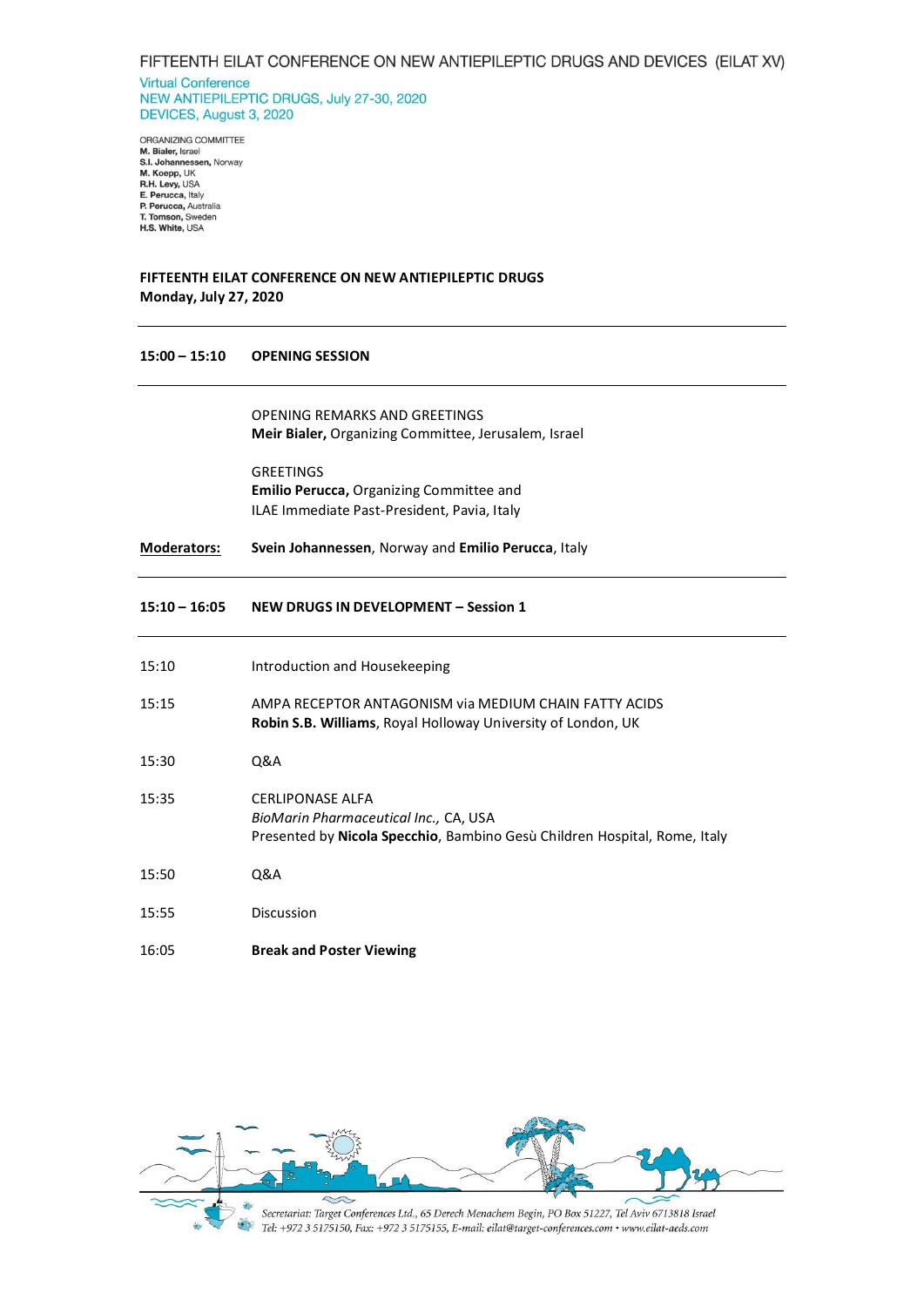**Virtual Conference** NEW ANTIEPILEPTIC DRUGS, July 27-30, 2020 DEVICES, August 3, 2020

ORGANIZING COMMITTEE<br>**M. Bialer**, Israel<br>**S.I. Johannessen,** Norway<br>**M. Koepp,** UK<br>**R.H. Levy,** USA<br>**E. Perucca**, Raly<br>**P. Perucca**, Australia<br>**T. Tomson,** Sweden<br>**H.S. White,** USA

## **Monday, July 27, 2020 (continued)**

| $16:15 - 17:25$ | <b>NEW DRUGS IN DEVELOPMENT - Session 2</b>                                                                                                  |
|-----------------|----------------------------------------------------------------------------------------------------------------------------------------------|
| 16:15           | ANTISENSE OLIGONUCLEOTIDE TREATMENT FOR LAFORA DISEASE<br>Y. Paul Goldberg, Ionis Pharmaceuticals, Carlsbad, CA, USA                         |
| 16:30           | Q&A                                                                                                                                          |
| 16:35           | <b>BUMETANIDE AND BUMETANIDE DERIVATIVES FOR NEONATAL SEIZURES</b><br>Wolfgang Löscher, University of Veterinary Medicine, Hannover, Germany |
| 16:50           | Q&A                                                                                                                                          |
| 16:55           | <b>CENOBAMATE</b><br>Ilise Lombardo, Arvelle Therapeutics, Zug, Switzerland                                                                  |
| 17:10           | Q&A                                                                                                                                          |
| 17:15           | Discussion                                                                                                                                   |
| 17:25           | <b>Break and Poster Viewing</b>                                                                                                              |
|                 |                                                                                                                                              |
| $17:45 - 18:55$ | <b>NEW DRUGS IN DEVELOPMENT - Session 3</b>                                                                                                  |
| 17:45           | <b>CVL-865</b><br>Rachel Gurrell, Cerevel Therapeutics, LLC., Boston, MA, USA                                                                |
| 18:00           | Q&A                                                                                                                                          |
| 18:05           | 2-DEOXY-(D)-GLUCOSE<br>Thomas Sutula, University of Wisconsin, Madison, WI, USA                                                              |
| 18:20           | Q&A                                                                                                                                          |
| 18:25           | GANAXOLONE<br>Joseph Hulihan, Marinus Pharmaceuticals Inc., Radnor, PA, USA                                                                  |
| 18:40           | Q&A                                                                                                                                          |

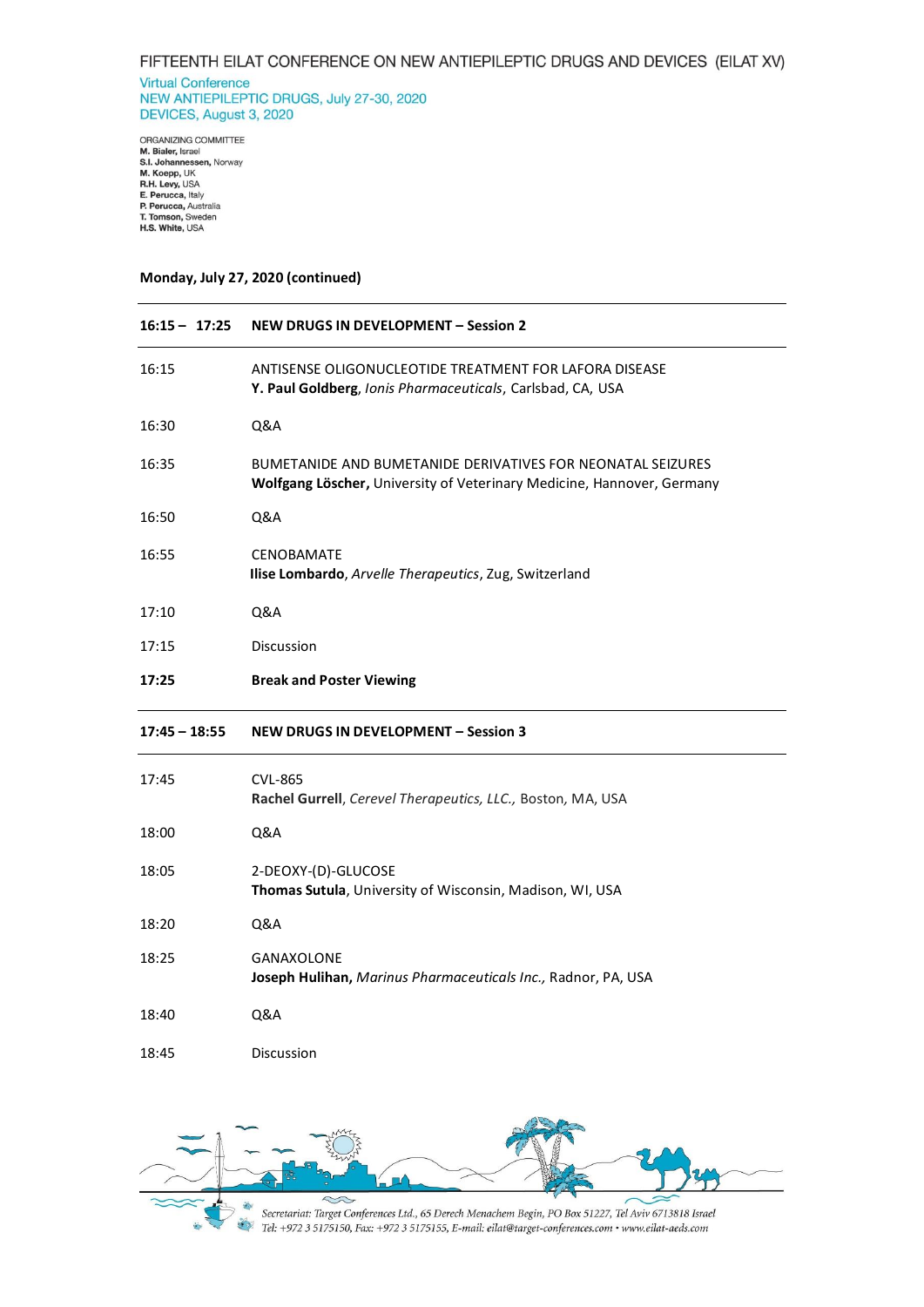**Virtual Conference** NEW ANTIEPILEPTIC DRUGS, July 27-30, 2020 DEVICES, August 3, 2020

ORGANIZING COMMITTEE<br>**M. Bialer**, Israel<br>**S.I. Johannessen,** Norway<br>**M. Koepp,** UK<br>**R.H. Levy,** USA<br>**E. Perucca**, Raly<br>**P. Perucca**, Australia<br>**T. Tomson,** Sweden<br>**H.S. White,** USA

## **Tuesday, July 28, 2020**

| <b>Moderators:</b> | Rene Levy, USA and Torbjorn Tomson, Sweden                                                                                                                |
|--------------------|-----------------------------------------------------------------------------------------------------------------------------------------------------------|
| $15:00 - 16:15$    | NEW DRUGS IN DEVELOPMENT - Session 4                                                                                                                      |
| 15:00              | <b>Welcome Remarks</b>                                                                                                                                    |
| 15:05              | GAO-3-02, A NOVEL CNS-ACTIVE AMINOLIPID DERIVATIVE<br>GAOMA Therapeutics, Lyon, France<br>Presented by M. Laurent Bezin, Epilepsy Institute, Lyon, France |
| 15:20              | Q&A                                                                                                                                                       |
| 15:25              | HUMAN STEM CELLS-DERIVED GABAERGIC INTERNEURONS (GRAFTS)<br>Sonja Bröer, Neurona Therapeutics, San Francisco, CA, USA                                     |
| 15:40              | Q&A                                                                                                                                                       |
| 15:45              | JNJ-40411813 and mGluR2 PAMs<br>Marc Ceusters, Janssen R&D, Beerse, Belgium                                                                               |
| 16:00              | Q&A                                                                                                                                                       |
| 16:05              | <b>Discussion</b>                                                                                                                                         |
| 16:15              | <b>Break and Poster Viewing</b>                                                                                                                           |

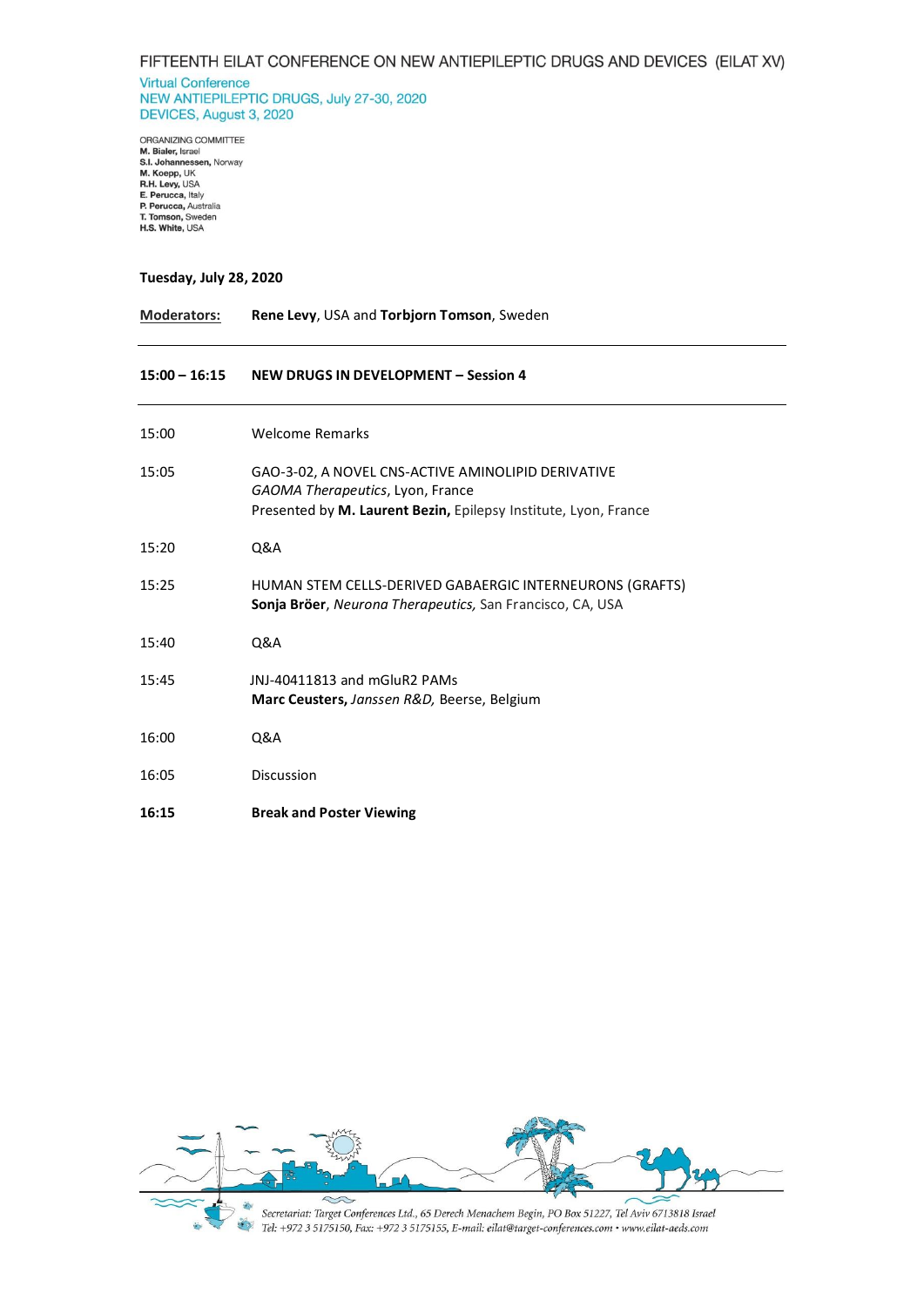**Virtual Conference** NEW ANTIEPILEPTIC DRUGS, July 27-30, 2020 DEVICES, August 3, 2020

ORGANIZING COMMITTEE<br>**M. Bialer**, Israel<br>**S.I. Johannessen,** Norway<br>**M. Koepp,** UK<br>**R.H. Levy,** USA<br>**E. Perucca**, Raly<br>**P. Perucca**, Australia<br>**T. Tomson,** Sweden<br>**H.S. White,** USA

## **Tuesday, July 28, 2020 (continued)**

| $16:25 - 17:35$ | <b>NEW DRUGS IN DEVELOPMENT - Session 5</b>                                                                                                                                                           |
|-----------------|-------------------------------------------------------------------------------------------------------------------------------------------------------------------------------------------------------|
| 16:25           | DIETARY TREATMENT OF DRUG-RESISTANT EPILEPSY UTILIZING MEDIUM CHAIN<br><b>TRIGLYCERIDES</b><br>Vitaflo International Ltd, Liverpool, UK<br>Presented by Matthew Walker, University College London, UK |
| 16:40           | Q&A                                                                                                                                                                                                   |
| 16:45           | NBI-921352 (XEN901)<br>Gordon Loewen, Neurocrine Biosciences, San Diego, CA, USA                                                                                                                      |
| 17:00           | Q&A                                                                                                                                                                                                   |
| 17:05           | <b>OMAVELOXOLONE (RTA 408)</b><br>Reata Pharmaceuticals, Inc., Irving, TX, USA<br>Presented by Tawfeeq Shekh-Ahmad, The Hebrew University of Jerusalem, Israel                                        |
| 17:20           | Q&A                                                                                                                                                                                                   |
| 17:25           | <b>Discussion</b>                                                                                                                                                                                     |
| 17:35           | <b>Break and Poster Viewing</b>                                                                                                                                                                       |
| $18:00 - 18:50$ | <b>NEW DRUGS IN DEVELOPMENT - Session 6</b>                                                                                                                                                           |
| 18:00           | sec-BUTYLPROPYLACETAMIDE (SPD)<br>Meir Bialer, The Hebrew University of Jerusalem, Israel                                                                                                             |
| 18:15           | Q&A                                                                                                                                                                                                   |
| 18:20           | XEN1101 and XEN496<br>Simon Pimstone, Xenon Pharmaceuticals Inc., Burnaby, Canada                                                                                                                     |
| 18:35           | Q&A                                                                                                                                                                                                   |
| 18:40           | <b>Discussion</b>                                                                                                                                                                                     |

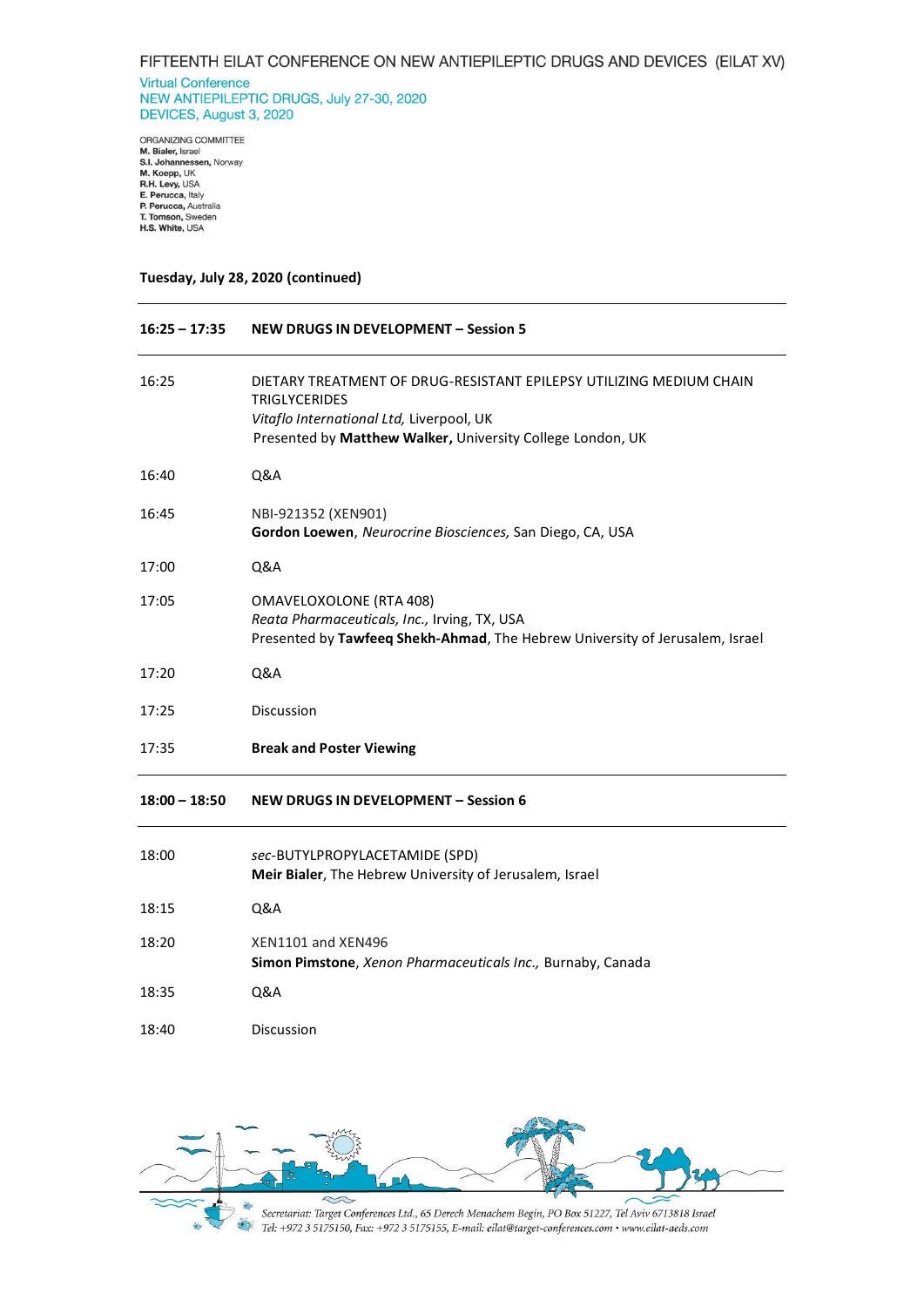**Virtual Conference** NEW ANTIEPILEPTIC DRUGS, July 27-30, 2020 DEVICES, August 3, 2020

ORGANIZING COMMITTEE URGANIZING COMMITTEE<br>**S.I. Johannessen, N**orway<br>**S.I. Johannessen, Norway<br><b>M. Koepp,** UK<br>**R.H. Levy,** USA<br>**E. Perucca, Australia<br>P. Perucca, Australia<br>T. Tomson, Sweden** T. Tomson, Sweden<br>H.S. White, USA

#### **Wednesday, July 29, 2020**

| <b>Moderators:</b> | Matthias Koepp, UK and H. Steven White, USA |
|--------------------|---------------------------------------------|
|--------------------|---------------------------------------------|

### **15:00 – 16:10 NOVEL EPILEPSY TREATMENTS EMERGING FROM DRUG REPURPOSING - Session 1**

| 15:00 | <b>Welcome Remarks</b>                                                                                                       |
|-------|------------------------------------------------------------------------------------------------------------------------------|
| 15:05 | THE POTENTIAL OF DRUG REPURPOSING IN EPILEPSY TREATMENT<br><b>Piero Perucca, Monash University, Melbourne, Australia</b>     |
| 15:20 | Q&A                                                                                                                          |
| 15:25 | ANAKINRA<br><b>Elaine Wirrell, The Mayo Clinic, Rochester, MN, USA</b>                                                       |
| 15:40 | Q&A                                                                                                                          |
| 15:45 | <b>EVEROLIMUS</b><br><i>Italfarmaco, Milan, Italy</i><br>Presented by Romina Moavero, University of Tor Vergata, Rome, Italy |
| 16:00 | <b>Discussion</b>                                                                                                            |
| 16:10 | <b>Break and Poster Viewing</b>                                                                                              |

**16:25 – 17:15 NOVEL EPILEPSY TREATMENTS EMERGING FROM DRUG REPURPOSING - Session 2**

| 16:25 | FENFLURAMINE<br>Gail Farfel, Zogenix, Inc., Emeryville, CA, USA |
|-------|-----------------------------------------------------------------|
| 16:40 | Q&A                                                             |
| 16:45 | QUINIDINE<br>Maurizio Taglialatela, University of Naples, Italy |
| 17:00 | Q&A                                                             |
| 17:05 | Discussion                                                      |

17:15 **Break and Poster Viewing**

**Wednesday, July 29, 2020 (continued)**

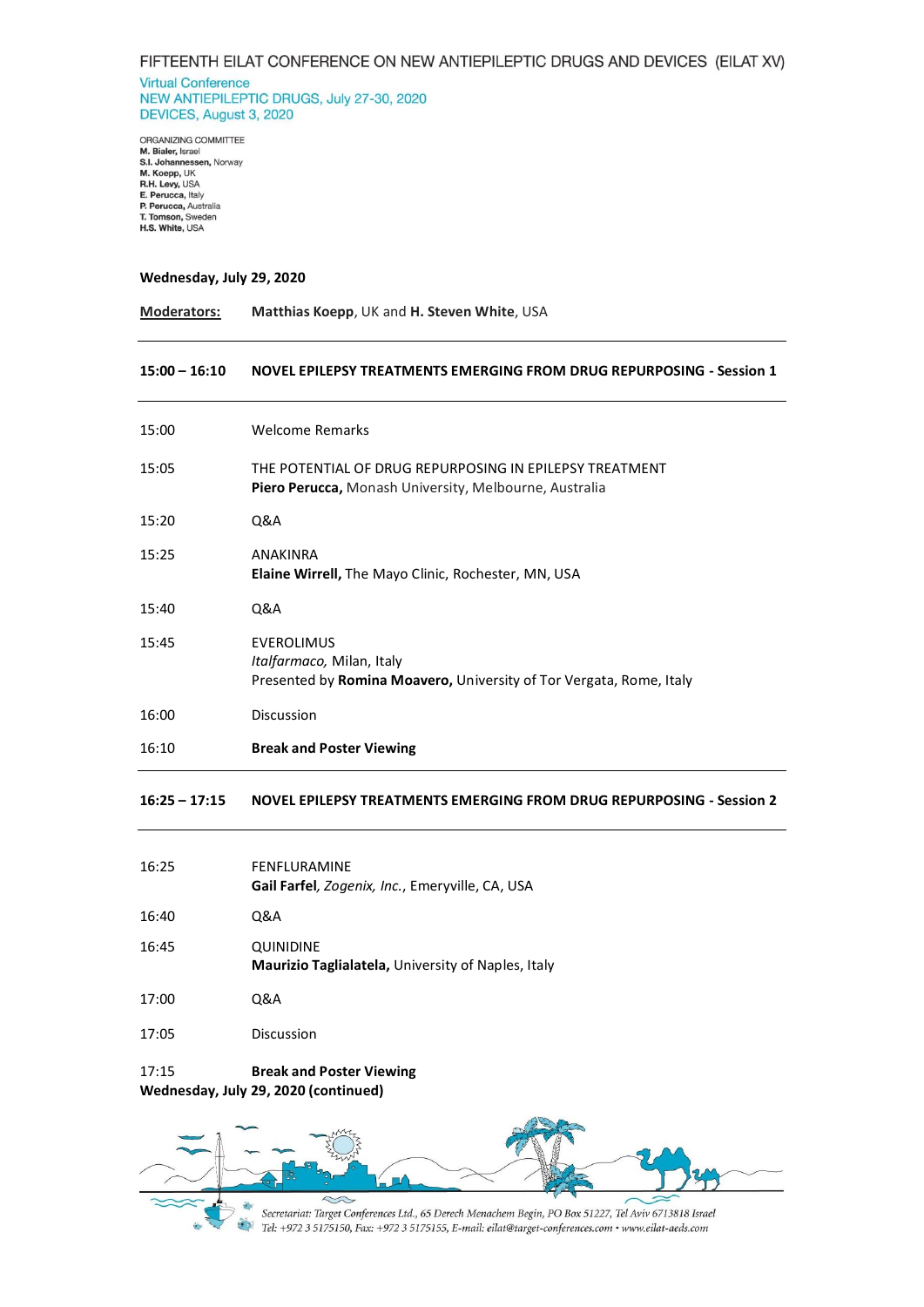#### **Virtual Conference** NEW ANTIEPILEPTIC DRUGS, July 27-30, 2020 DEVICES, August 3, 2020

ORGANIZING COMMITTEE<br>**M. Bialer**, Israel<br>**S.I. Johannessen,** Norway<br>**M. Koepp,** UK<br>**R.H. Levy,** USA<br>**R.H. Levy,** USA<br>**P. Perucca**, Australia<br>**T. Tomson,** Sweden<br>**H.S. White,** USA

| $17:35 - 18:45$ | <b>PROGRESS REPORT ON MARKETED NEW AEDs - Session 1</b>                                                                                                                                         |
|-----------------|-------------------------------------------------------------------------------------------------------------------------------------------------------------------------------------------------|
| 17:35           | <b>BRIVARACETAM</b><br>Iryna Leunikava, UCB Pharma GmbH, Monheim, Germany                                                                                                                       |
| 17:50           | Q&A                                                                                                                                                                                             |
| 17:55           | <b>CANNABIDIOL</b><br>GW Pharmaceuticals plc.<br>Volker Knappertz, Greenwich Biosciences, Inc., Carlsbad, CA, USA                                                                               |
| 18:10           | Q&A                                                                                                                                                                                             |
| 18:15           | <b>FSLICARBAZEPINE ACETATE</b><br>Bial-Portela & C.ª, S.A., São Mamede do Coronado, Portugal<br>Presented by Vicente Villanueva, Hospital Univesitario y Polotecinico La Fe,<br>Valencia, Spain |
| 18:30           | Q&A                                                                                                                                                                                             |
| 18:35           | Discussion                                                                                                                                                                                      |

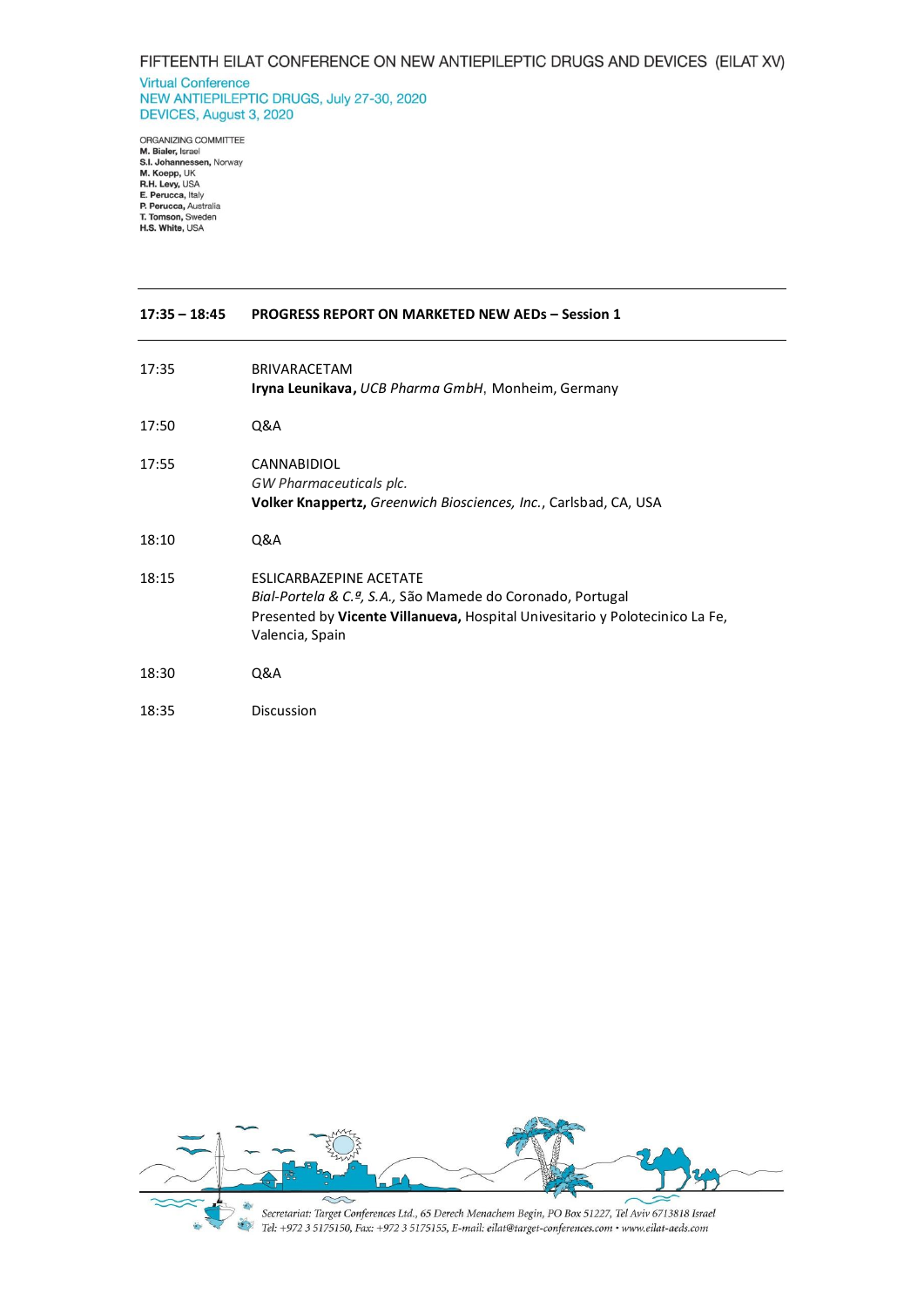**Virtual Conference** NEW ANTIEPILEPTIC DRUGS, July 27-30, 2020 DEVICES, August 3, 2020

ORGANIZING COMMITTEE ORGANIZING COMMITTEE<br>**S.I. Johannessen, N**orway<br>**S.I. Johannessen, N**orway<br>**M. Koepp,** UK<br>**R.H. Levy,** USA<br>**E. Perucca,** Australia<br>**P. Perucca,** Australia<br>**T. Tomson**, Sweden T. Tomson, Sweden<br>H.S. White, USA

#### **Thursday, July 30, 2020**

**Moderators: Meir Bialer**, Israel and **Piero Perucca**, Australia

#### **15:00 – 16:15 PROGRESS REPORT ON MARKETED NEW AEDs – Session 2**

| 15:00 | <b>Welcome Remarks</b>                                                                                               |
|-------|----------------------------------------------------------------------------------------------------------------------|
| 15:05 | LACOSAMIDE<br><b>Robert Roebling, UCB Biosciences GmbH, Monheim, Germany</b>                                         |
| 15:20 | Q&A                                                                                                                  |
| 15:25 | PERAMPANEL<br>Leock Y. (Stella) Ngo, Eisai Inc., Woodcliff Lake, NJ, USA                                             |
| 15:40 | Q&A                                                                                                                  |
| 15:45 | <b>STIRIPENTOL</b><br>Biocodex, Gentilly, France<br>Presented by Elaine Wirrell, The Mayo Clinic, Rochester, MN, USA |
| 16:00 | Q&A                                                                                                                  |
| 16:05 | Discussion                                                                                                           |
| 16:15 | <b>Break and Poster Viewing</b>                                                                                      |

# **16:35 – 17:25 INNOVATIVE EMERGENCY TREATMENTS – Session 1**

| 16:35 | DIAZEPAM AUTO-INJECTOR<br><b>Anh Nguyen, Xeris Pharmaceuticals, Inc., Chicago, IL, USA</b> |
|-------|--------------------------------------------------------------------------------------------|
| 16:50 | 0&A                                                                                        |
| 16:55 | INTRANASAL DIAZEPAM<br>Enrique Carrazana, Neurelis Inc., San Diego, CA, USA                |
| 17:10 | 0&A                                                                                        |

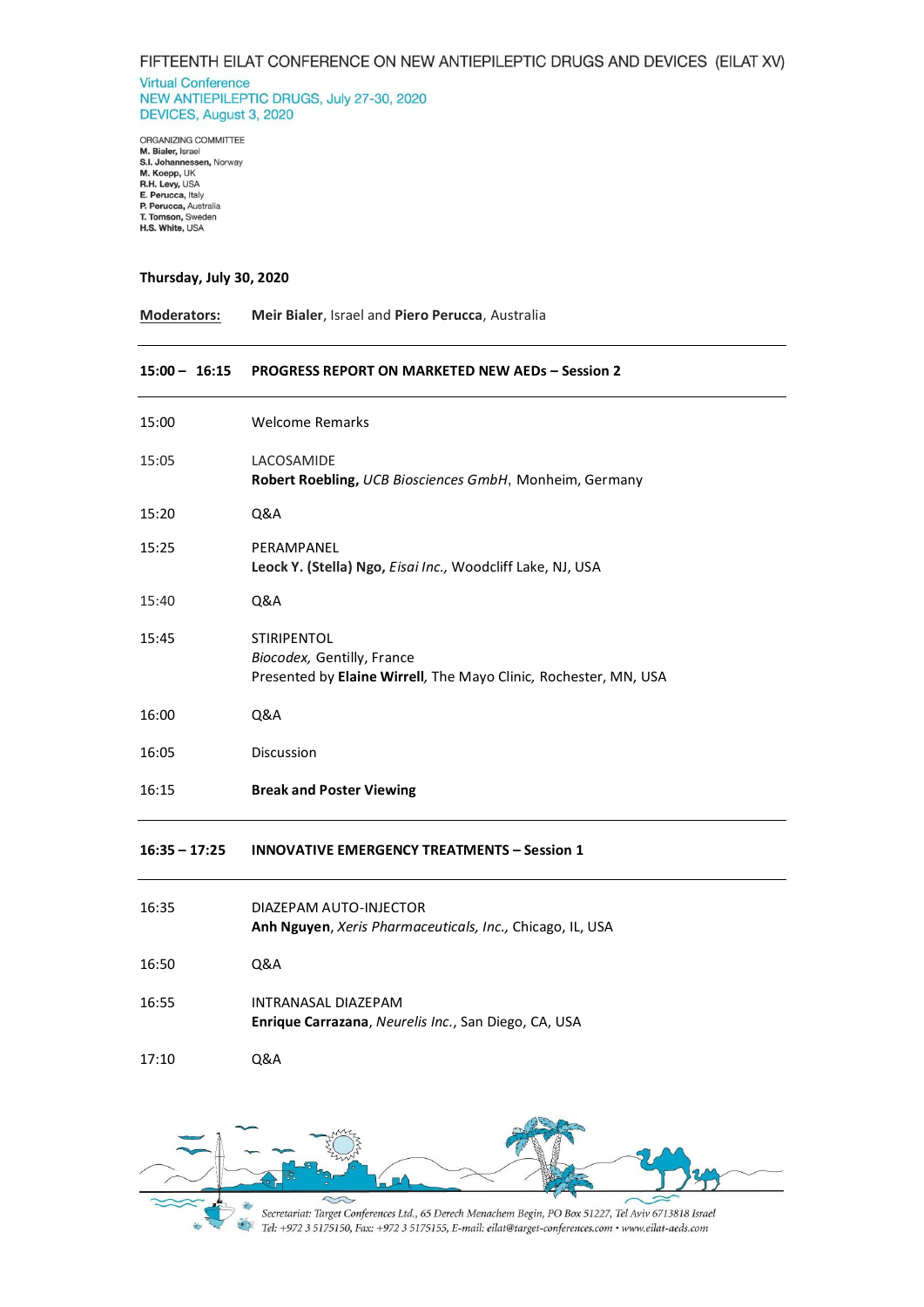**Virtual Conference** NEW ANTIEPILEPTIC DRUGS, July 27-30, 2020 DEVICES, August 3, 2020

ORGANIZING COMMITTEE<br>**M. Bialer**, Israel<br>**S.I. Johannessen,** Norway<br>**M. Koepp,** UK<br>**R.H. Levy,** USA<br>**E. Perucca**, Raly<br>**P. Perucca**, Australia<br>**T. Tomson,** Sweden<br>**H.S. White,** USA

## **Thursday, July 30, 2020 (continued)**

- 17:15 Discussion
- 17:25 **Break and Poster Viewing**

#### **17:45 – 18:35 INNOVATIVE EMERGENCY TREATMENTS – Session 2**

| 17:45           | INTRANASAL MIDAZOLAM<br>Rita Campos, UCB Inc, Smyrna, GA, USA                                                                           |
|-----------------|-----------------------------------------------------------------------------------------------------------------------------------------|
| 18:00           | Q&A                                                                                                                                     |
| 18:05           | STACCATO ALPRAZOLAM<br>Jouko Isojarvi, Engage Therapeutics, Summit, NJ, USA                                                             |
| 18:20           | Q&A                                                                                                                                     |
| 18:25           | DIAZEPAM BUCCAL FILM<br>Aquestive Therapeutics, Warren, NJ, USA<br>Presented by Michael A. Rogawski, UC-Davis, Sacramento, CA, USA      |
| 18:40           | Discussion                                                                                                                              |
| $18:35 - 18:40$ | <b>End of NEW ANTIEPILEPTIC DRUGS conference and Concluding Remarks</b><br>Please join us for the conference on Devices, August 3, 2020 |

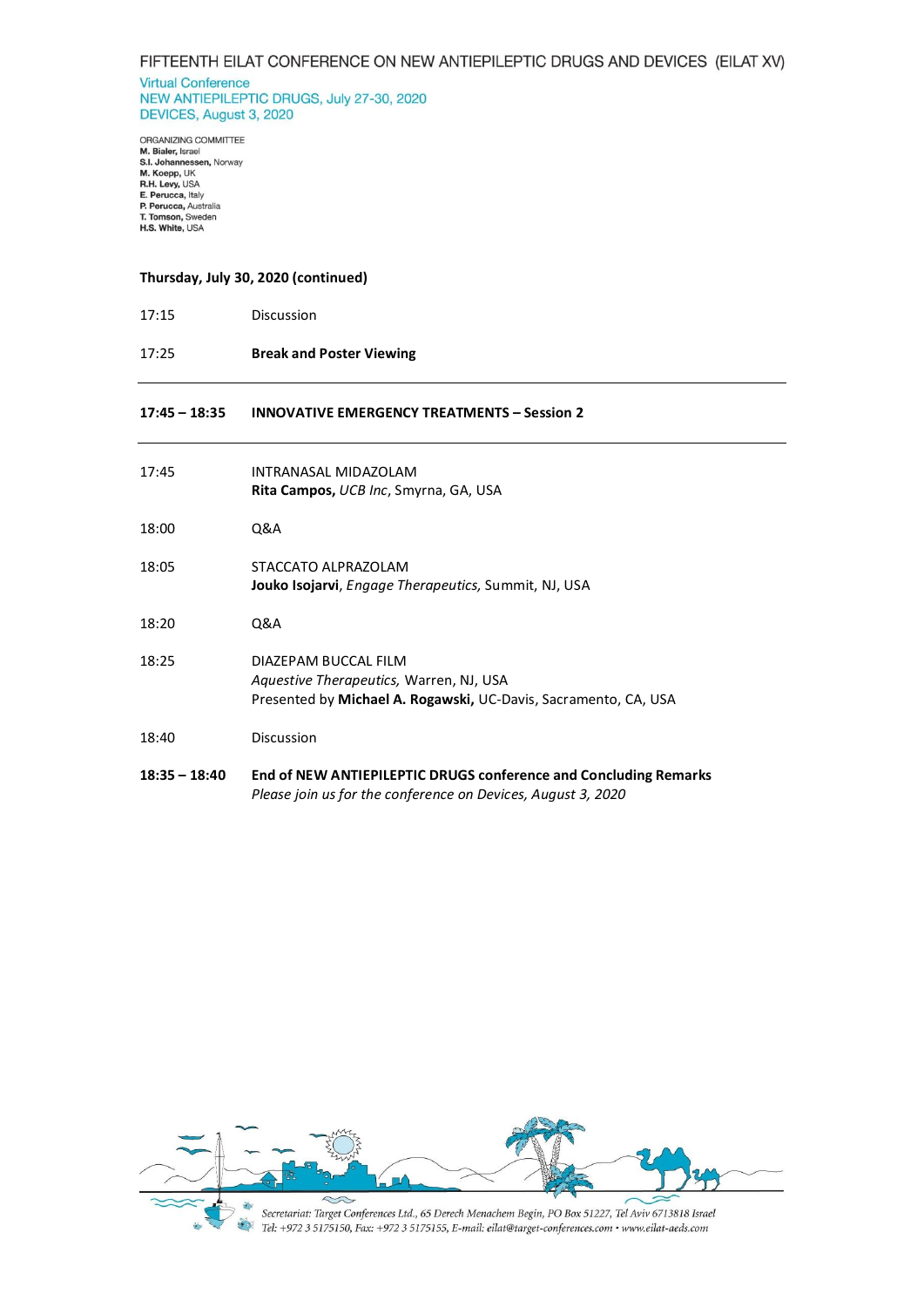**Virtual Conference** NEW ANTIEPILEPTIC DRUGS, July 27-30, 2020 DEVICES, August 3, 2020

ORGANIZING COMMITTEE<br>**M. Bialer**, Israel<br>**S.I. Johannessen,** Norway<br>**M. Koepp,** UK<br>**R.H. Levy,** USA<br>**E. Perucca**, Raly<br>**P. Perucca**, Australia<br>**T. Tomson,** Sweden<br>**H.S. White,** USA

# **FIFTEENTH EILAT CONFERENCE ON NEW ANTIEPILEPTIC DEVICES Monday, August 3, 2020**

| $19:30 - 20:40$    | PROGRESS REPORT ON DEVICES FOR SEIZURE DETECTION AND TREATMENT<br>Session 1                                                                                                                                               |
|--------------------|---------------------------------------------------------------------------------------------------------------------------------------------------------------------------------------------------------------------------|
| <b>Moderators:</b> | Emilio Perucca, Italy and Torbjorn Tomson, Sweden                                                                                                                                                                         |
| 19:30              | <b>Welcome Remarks</b>                                                                                                                                                                                                    |
| 19:40              | OVERVIEW OF NON-INVASIVE SEIZURE DETECTION DEVICES<br>Sándor Beniczky, Danish Epilepsy Centre, Dianalund and Aarhus University, Aarhus,<br>Denmark                                                                        |
| 20:00              | Q&A                                                                                                                                                                                                                       |
| 20:10              | PERSONALIZED NEUROMODULATION THERAPY IN DRE PATIENTS TREATED WITH<br><b>VNS THERAPY</b><br>LivaNova Medical Affairs/R&D, LivaNova PLC, London, UK<br>Presented by Kristl Vonck, Ghent University Hospital, Ghent, Belgium |
| 20:25              | <b>Q&amp;A</b>                                                                                                                                                                                                            |
| 20:30              | <b>Discussion</b>                                                                                                                                                                                                         |
| 20:40              | <b>Break and Poster Viewing</b>                                                                                                                                                                                           |
| $21:00 - 21:50$    | PROGRESS REPORT ON DEVICES FOR SEIZURE DETECTION AND TREATMENT<br>Session 1                                                                                                                                               |
| Moderators:        | Emilio Perucca, Italy and Torbjorn Tomson, Sweden                                                                                                                                                                         |
| 21:00              | LASER THERMAL INTERSTITIAL ABLATION THERAPY<br>Michael Sperling, Thomas Jefferson University, Philadelphia, PA, USA                                                                                                       |
| 21:15              | Q&A                                                                                                                                                                                                                       |

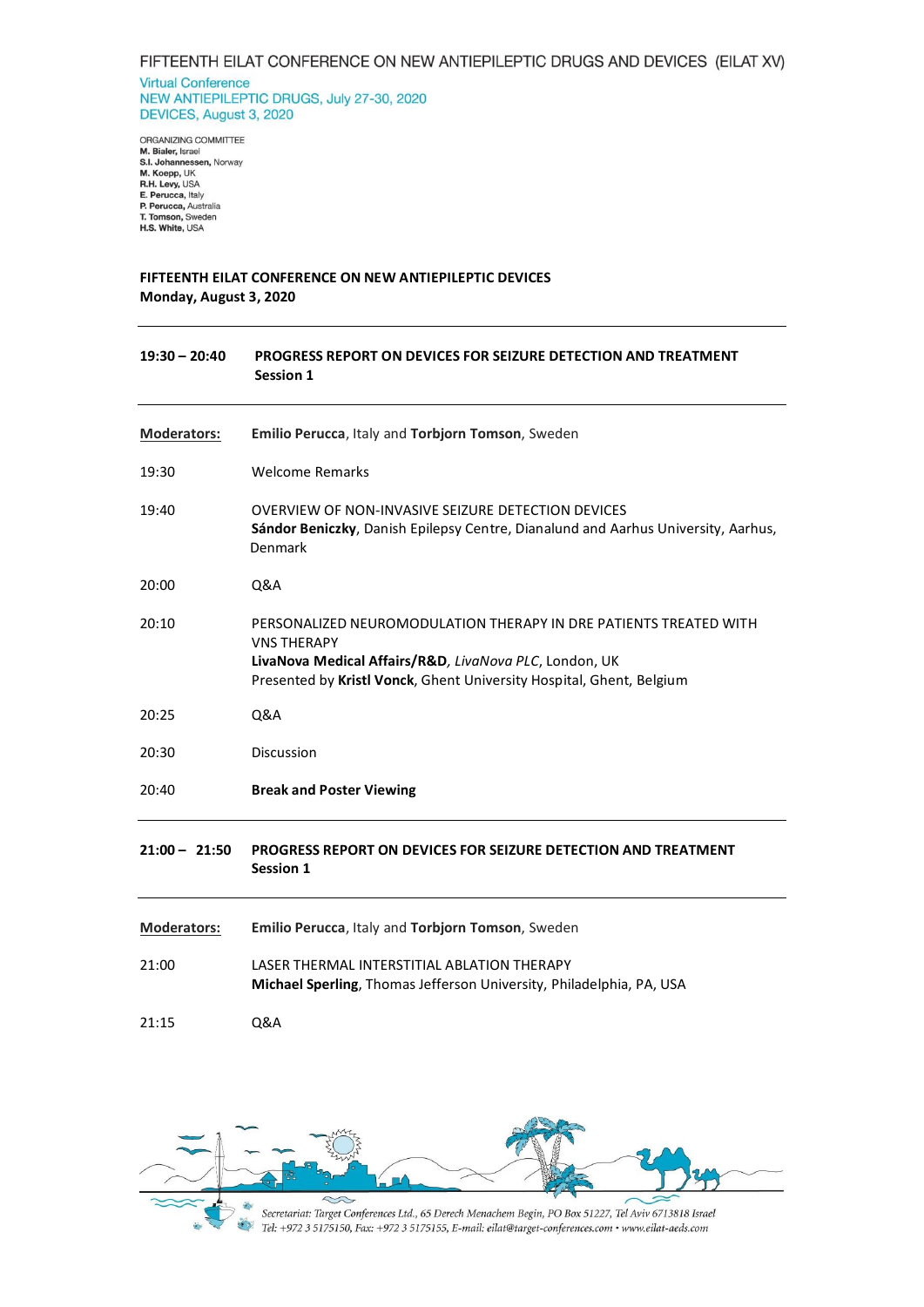**Virtual Conference** NEW ANTIEPILEPTIC DRUGS, July 27-30, 2020 DEVICES, August 3, 2020

ORGANIZING COMMITTEE<br>**M. Bialer**, Israel<br>**S.I. Johannessen,** Norway<br>**M. Koepp,** UK<br>**R.H. Levy,** USA<br>**E. Perucca**, Raly<br>**P. Perucca**, Australia<br>**T. Tomson,** Sweden<br>**H.S. White,** USA

## **Monday, August 3, 2020 (Continued)**

| $21:00 - 21:50$    | PROGRESS REPORT ON DEVICES FOR SEIZURE DETECTION AND TREATMENT<br><b>Session 1 Continued</b>                                          |
|--------------------|---------------------------------------------------------------------------------------------------------------------------------------|
| 21:20              | LESSONS LEARNED FROM RNS: POTENTIAL FOR IMPROVED TREATMENT OUTCOMES<br>Martha Morrell, NeuroPace, Inc., Mountain View, CA, USA        |
| 21:35              | <b>Q&amp;A</b>                                                                                                                        |
| 21:40              | <b>Discussion</b>                                                                                                                     |
| $21:50 - 22:45$    | ADVANCES IN SEIZURE PREDICTION AND DETECTION:<br><b>IMPACT ON SEIZURE MANAGEMENT</b><br><b>Session 2</b>                              |
| <b>Moderators:</b> | Matthias Koepp, UK and Piero Perucca, Australia                                                                                       |
| 21:50              | POTENTIAL OF ARTIFICIAL INTELLIGENCE AND BIG DATA<br>Davide Cirillo, Barcelona Supercomputing Center, Spain                           |
| 22:10              | Q&A                                                                                                                                   |
| 22:15              | NEXT GENERATION VNS: IMPACT OF BIG DATA ON TREATMENT ALGORITHM<br>Sandy Black, LivaNova Medical Affairs/R&D, LivaNova PLC, London, UK |
| 22:30              | Q&A                                                                                                                                   |
| 22:35              | <b>Discussion</b>                                                                                                                     |
| 22:45              | <b>Break &amp; Poster Viewing</b>                                                                                                     |

#### **Continued on overleaf ….**